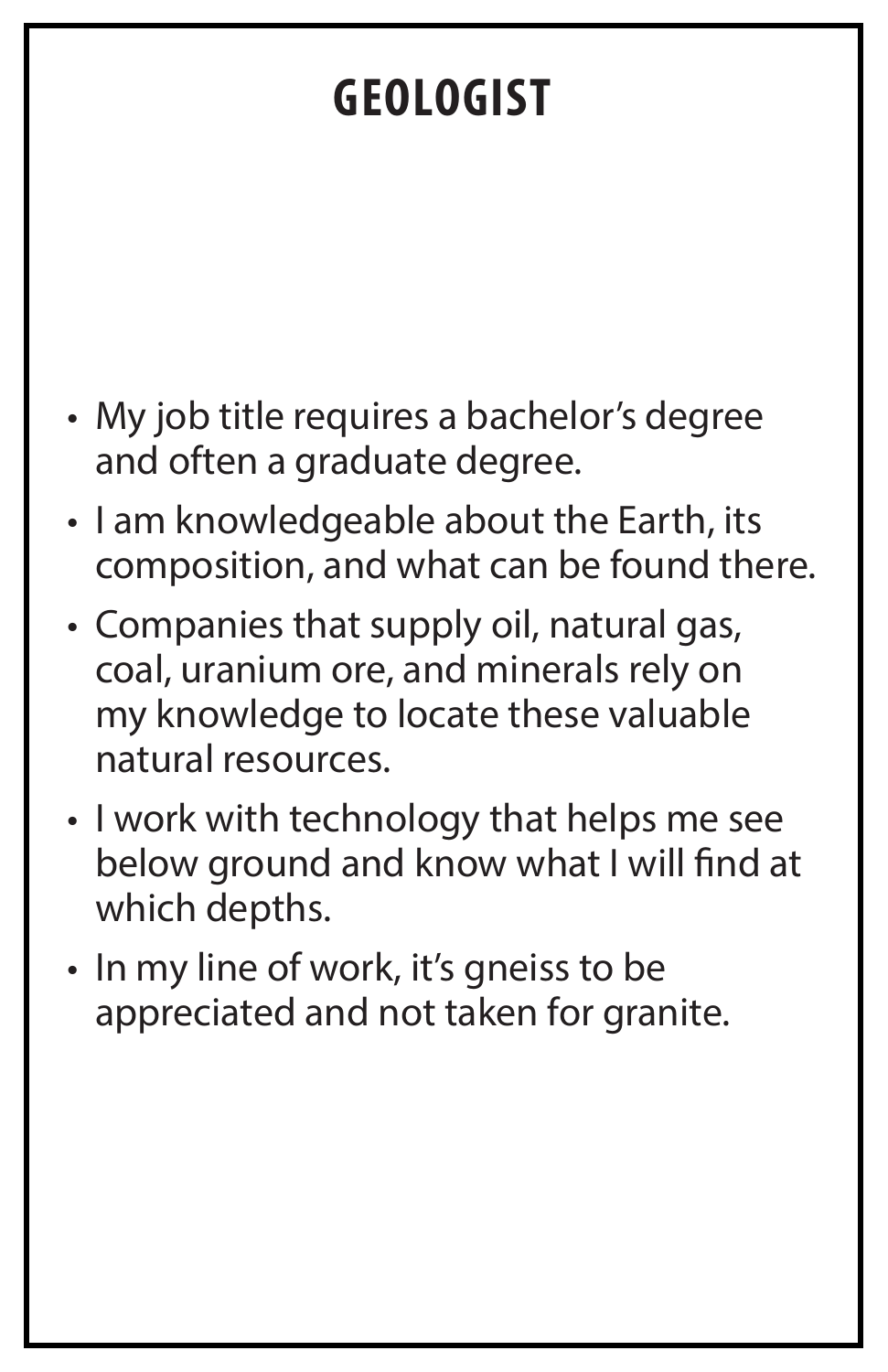# **MARKETING SPECIALIST**

- My job title requires a bachelor's degree.
- I know a lot about products and how to convince people to buy them.
- I know how to get an idea out, whether on TV, radio, or by using social media. I also specialize in knowing who a message is intended to reach.
- I excel in creating catchy phrases and slogans.
- I can also shop until I drop!

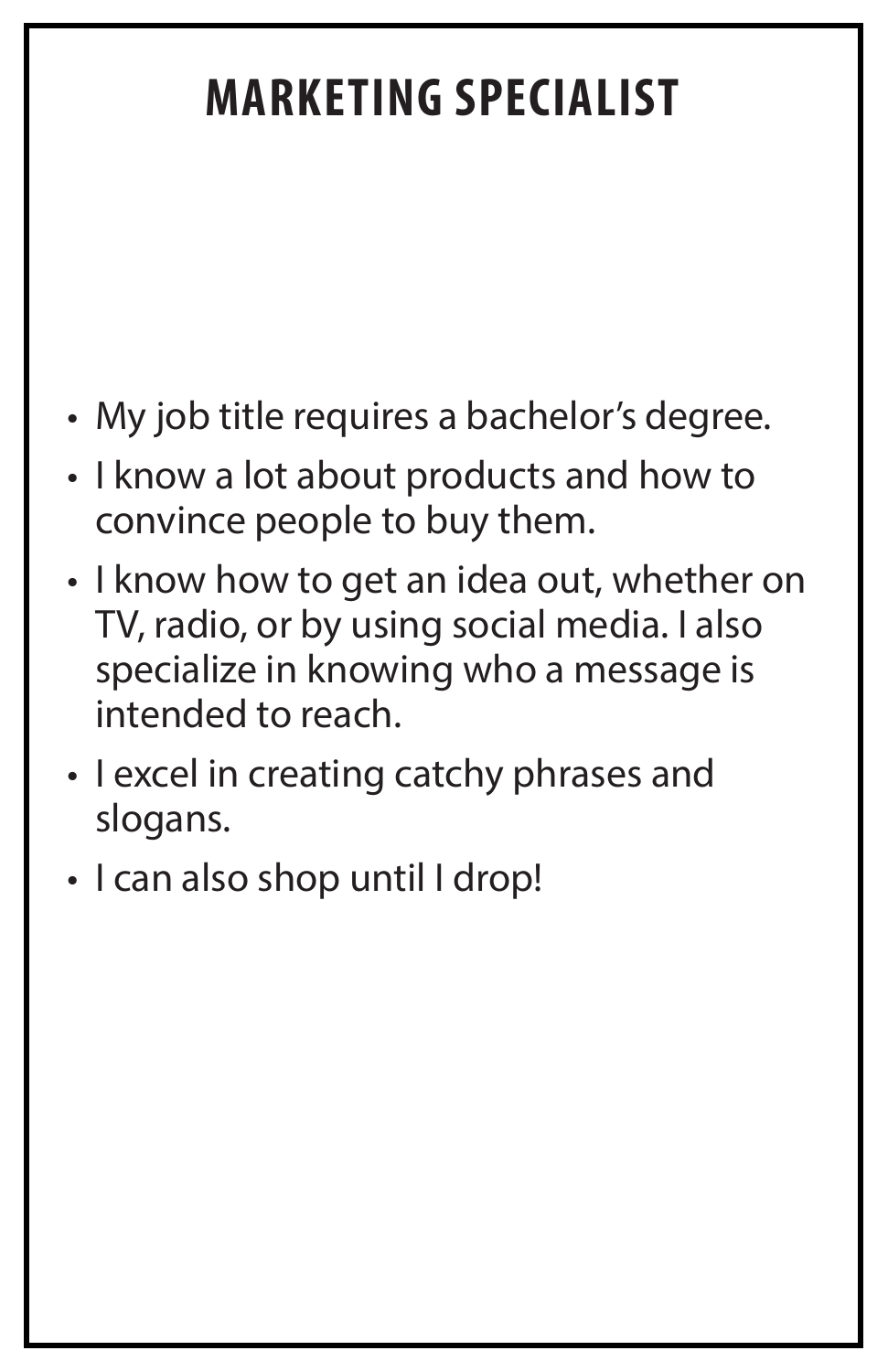## **METEOROLOGIST**

- My job title requires a bachelor's degree, and can require graduate degrees.
- The work I produce is used by many people to schedule projects and plan events.
- I use computer models, data and measurements, satellite imagery, and past experience to predict the future.
- I work for the government, television stations and networks, the military, energy providers, and airlines, to name a few.

My job allows me to be inaccurate some of the time and still get paid - cirriusly.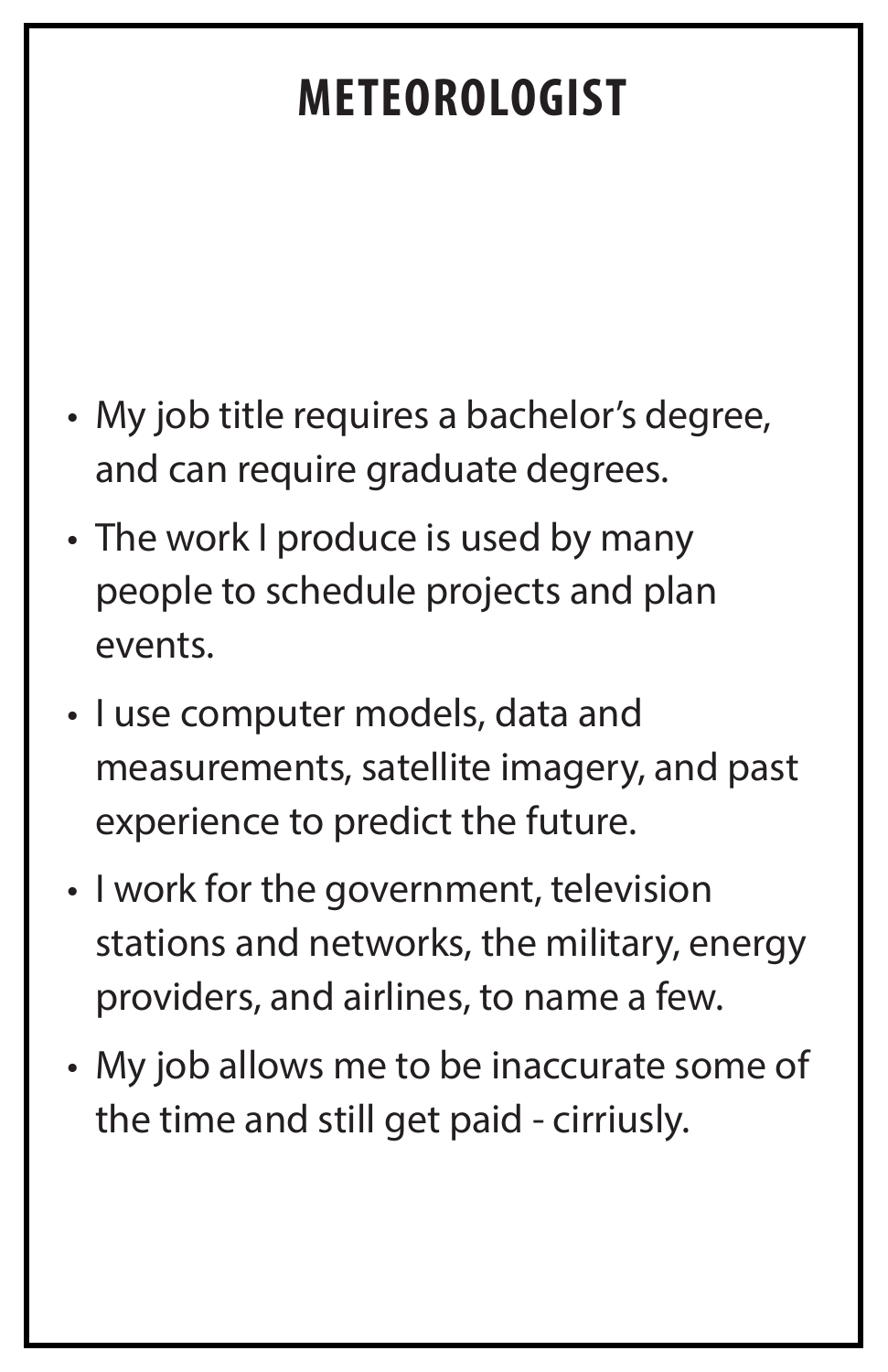## **FORESTER**

- My job title usually requires a bachelor's degree. If I want to do research in my field, graduate degrees are necessary.
- Much of my work is done outside, though I also work indoors to analyze data and write reports and recommendations.
- I help protect, manage, plant, and care for a wide variety of species. Some of these organisms grow quickly while others have been around hundreds, even thousands, of years.
- I need to be able to use a measuring tape, compass, map, and other outdoor

equipment to take data and make recommendations. I also need to be able to write reports with my recommendations and instructions.

• I never get stumped by a good riddle.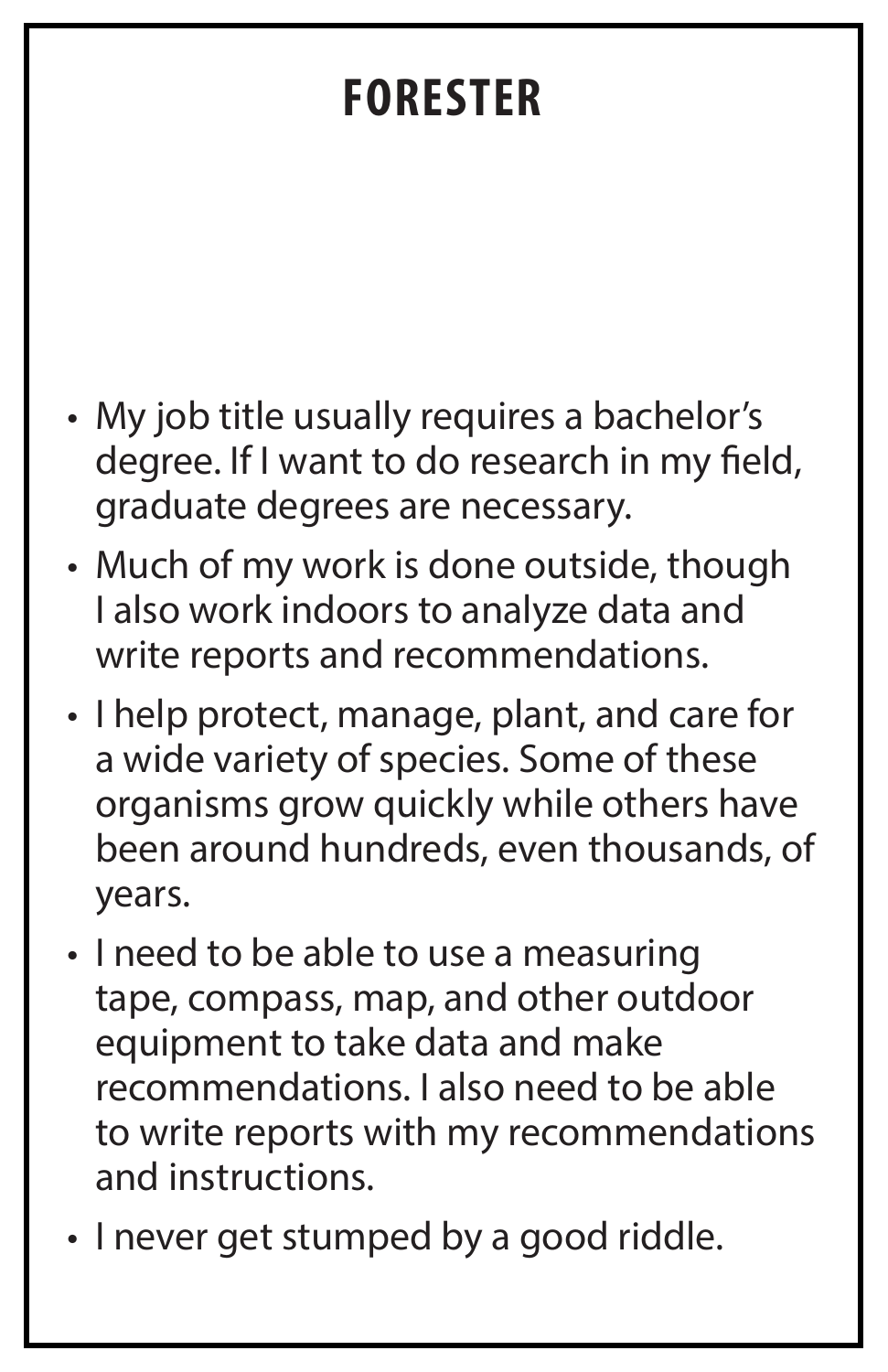## **LINEWORKER**

- My job title requires a high school diploma and training as an apprentice. My training is often through a local union.
- I use a variety of special personal protection equipment that prevents me from having a shocking day at work.
- I might work for utility companies, special contractors in businesses and homes, or in factories.
- My workplace is often outdoors, both above and below ground, when weather safely allows.
- I keep the world connected and grounded. You could say I have all the power.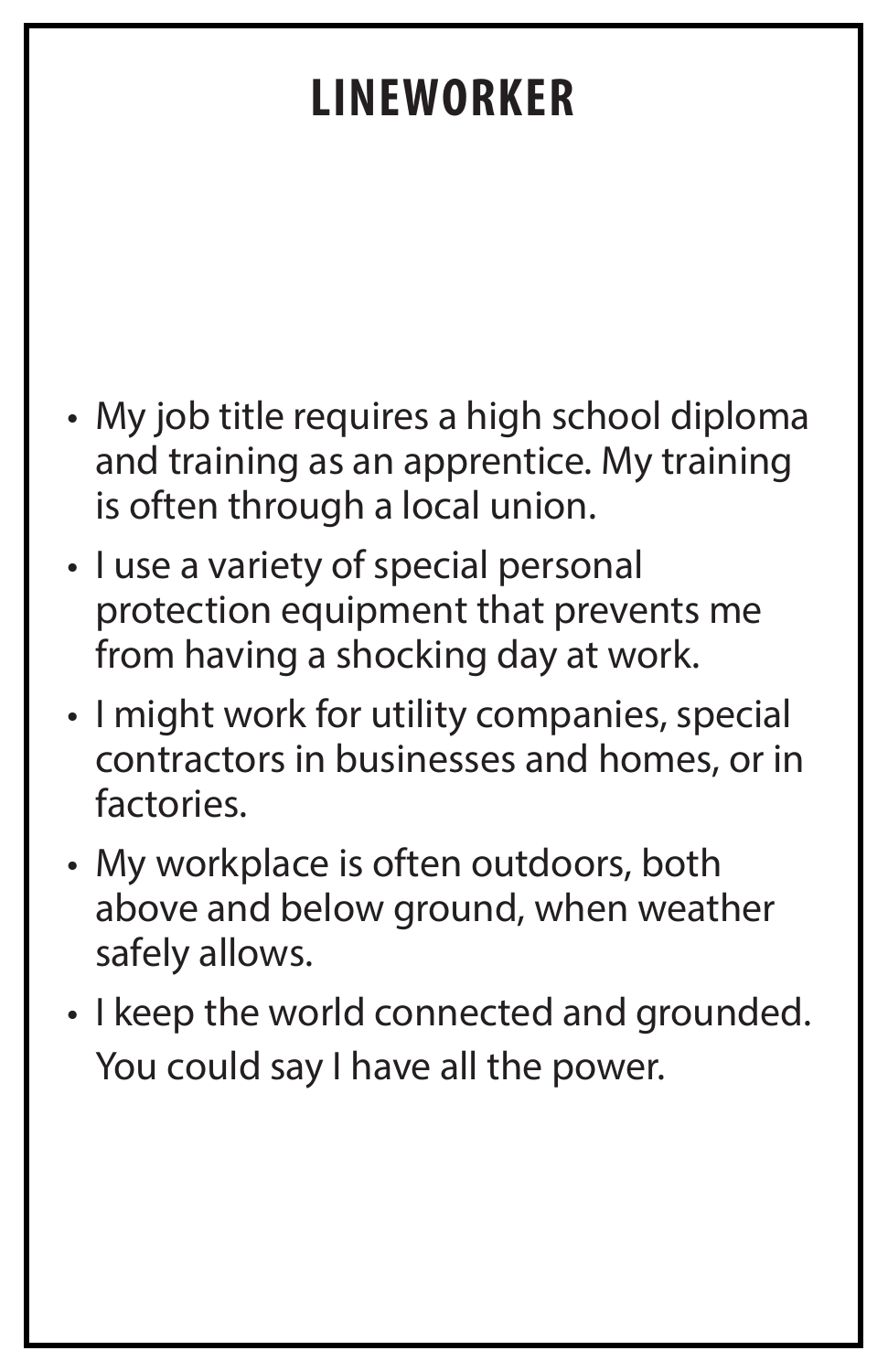# **SAFETY ENGINEER**

- My job title requires a bachelor's degree, and additional training specific to the area in which I work.
- My job requires me to be aware of regulations and codes that keep people from being injured.
- It is my job to review and inspect buildings, worksites, and machinery and find problems before someone is injured.
- I need to climb ladders, crawl under machines, and be able to move all around my work site to perform my job responsibly.

• My favorite song is the disco hit "Stayin Alive."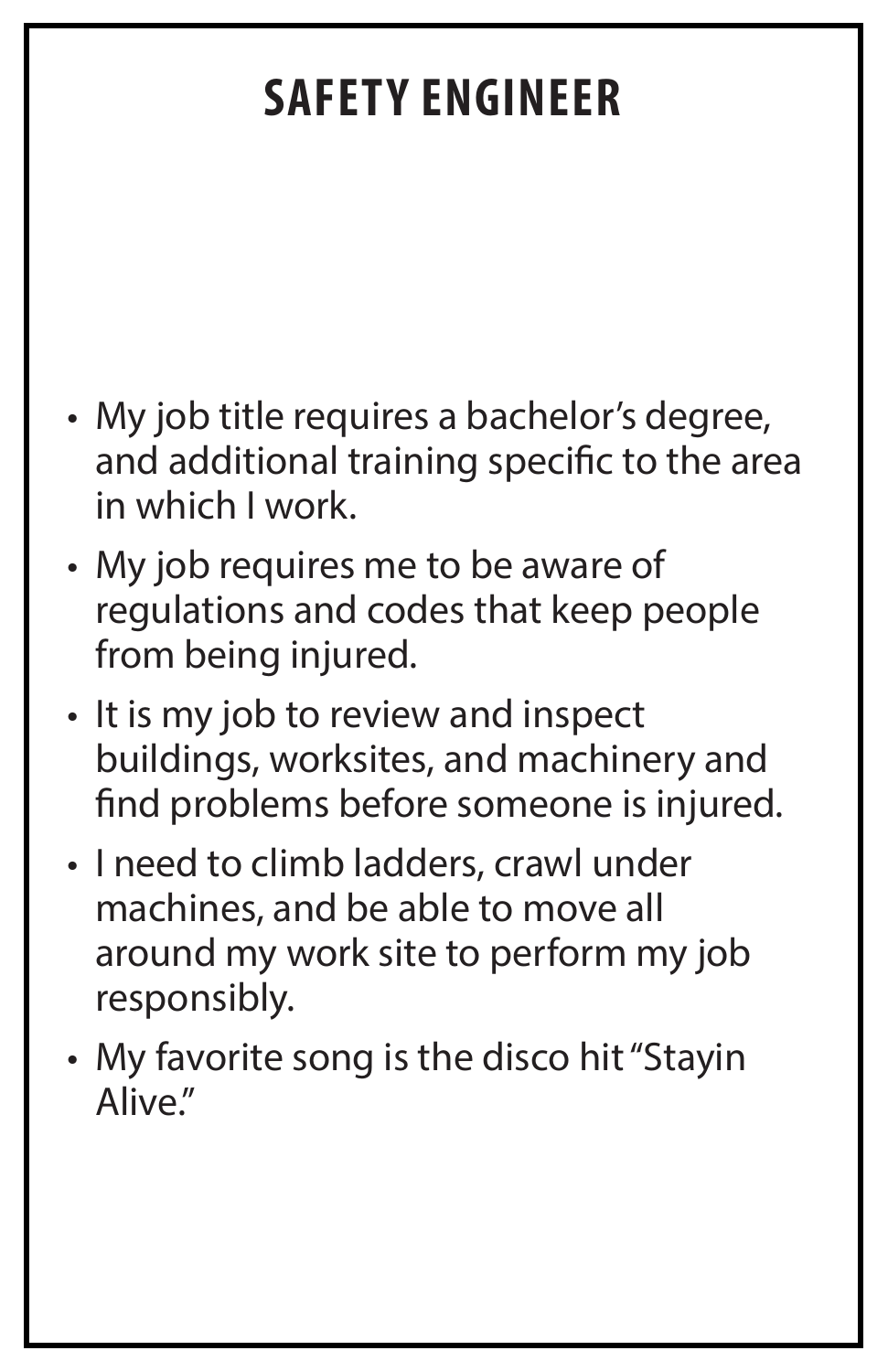## **CUSTOMER SERVICE REPRESENTATIVE**

- My job title requires a high school diploma and on-the-job training from my employer.
- I need to be able to listen to people and understand their perspective to find a solution to the problem.
- I may spend a lot of time on the phone, in a chat forum, or working directly with the public.
- Even when people are rude to me, it is important that I maintain my composure and respond with kindness.

## • I'm constantly reminded who is always

### right.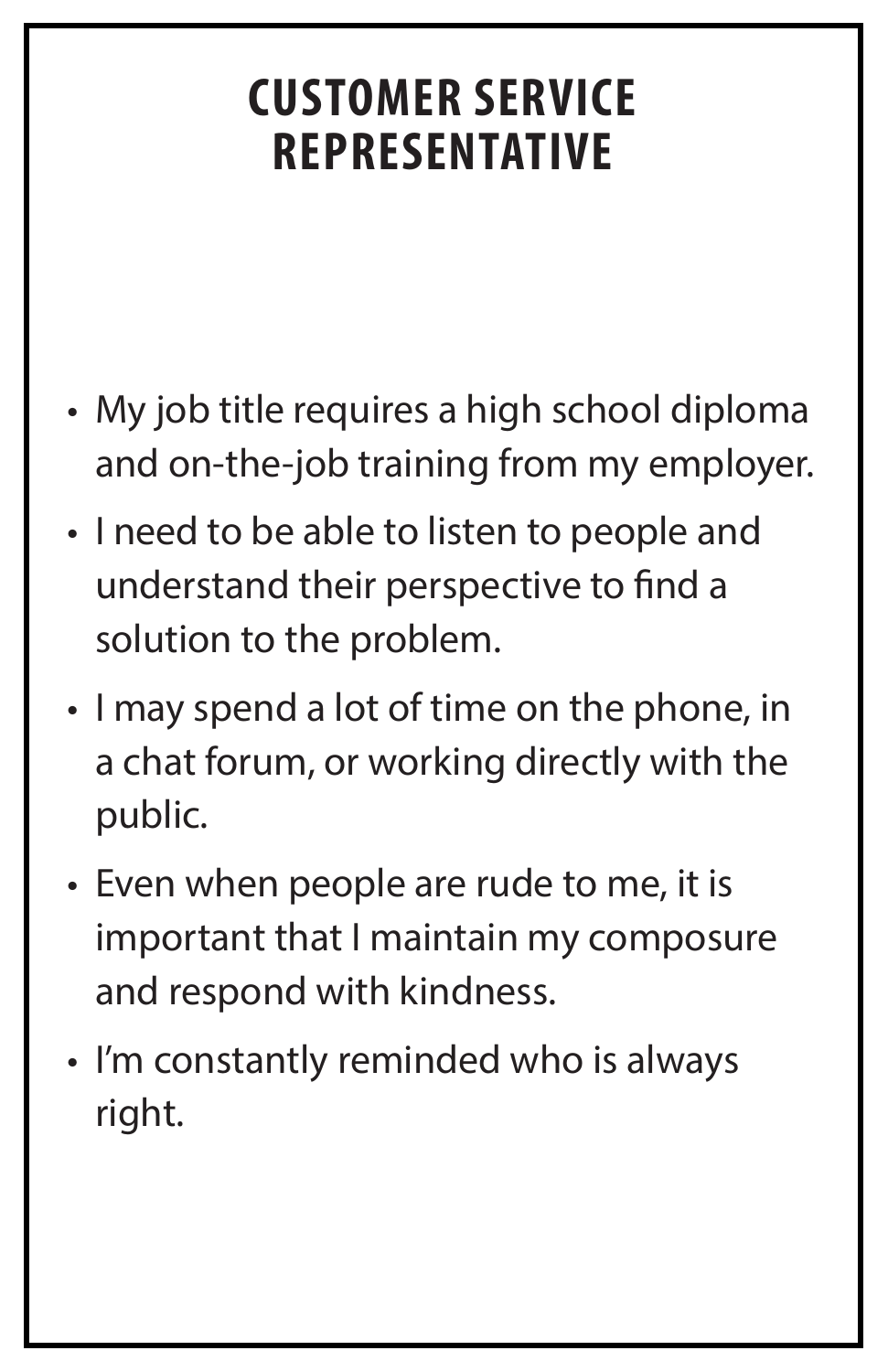# **ELECTRIC SERVICE PLANNER**

- My job title requires a high school diploma and additional training, which can be from a university or an electric utility.
- I can work on small, medium, or large projects for electric utilities. I might bring electricity to a new home or lay out the pattern for an entirely new development.
- I coordinate work with a wide variety of other people, including engineers, lineworkers, and local government agencies.
- It is important that I stay within budget and make sure new projects follow local building and utility codes and regulations.
- As our country's population increases, I
	- keep everyone plugged in and tuned in.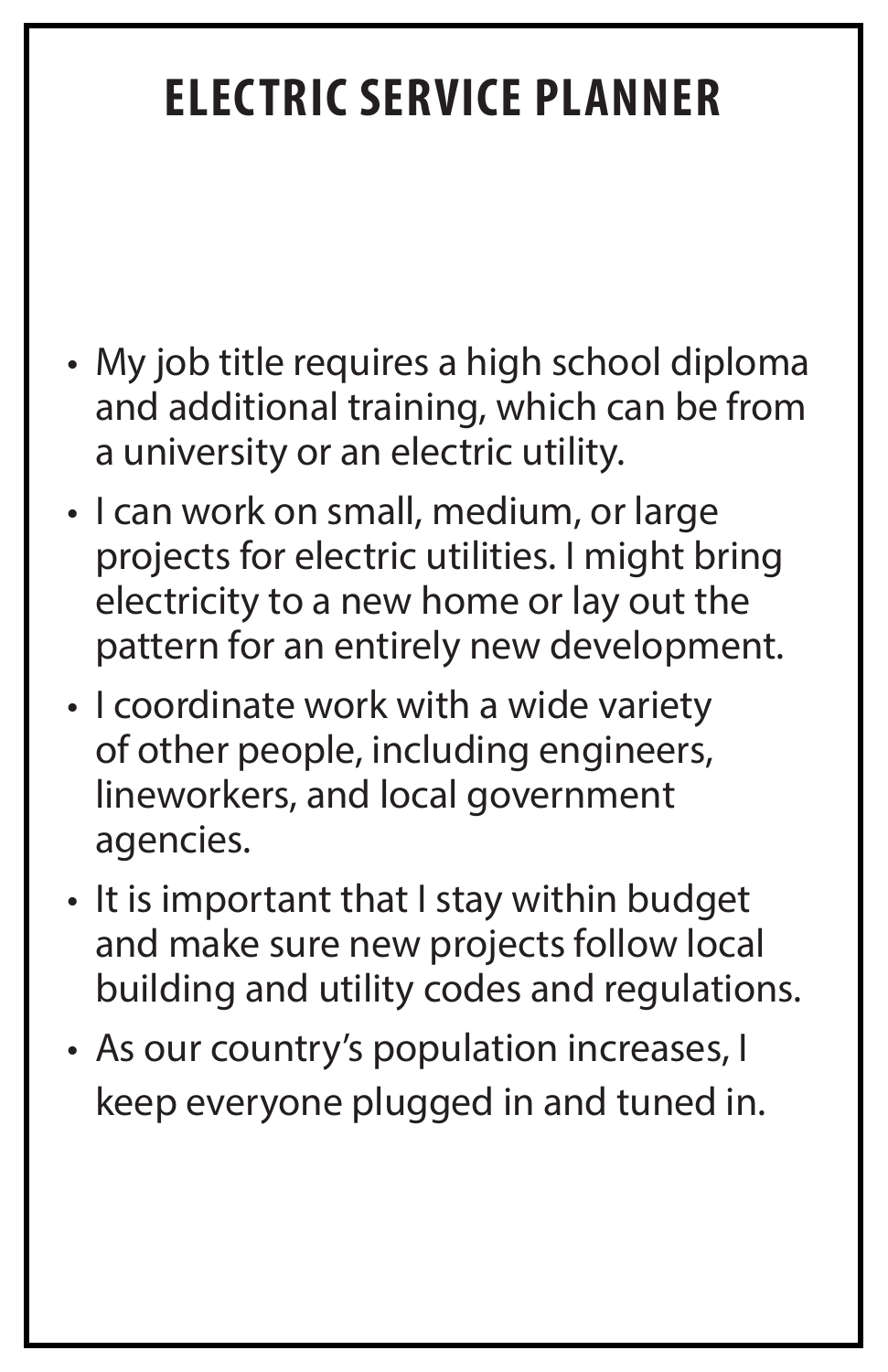## **ENERGY EFFICIENCY SPECIALIST**

- My job title requires a high school diploma and additional training. Most people in my field have associate's or bachelor's degrees. There are specialized certifications I might earn after I complete my degree.
- Sometimes I am in charge of entire buildings or groups of buildings. I know all the energy using systems within my workplace and how to keep them operating at their peak.
- I am familiar with helping buildings qualify for LEED certification, ENERGY STAR<sup>®</sup> status, and other classifications.
- I conduct audits and make recommendations for using less energy to do the same work. My recommendations are often low- or no-cost fixes that can

# save money.

• I excel at doing more with less.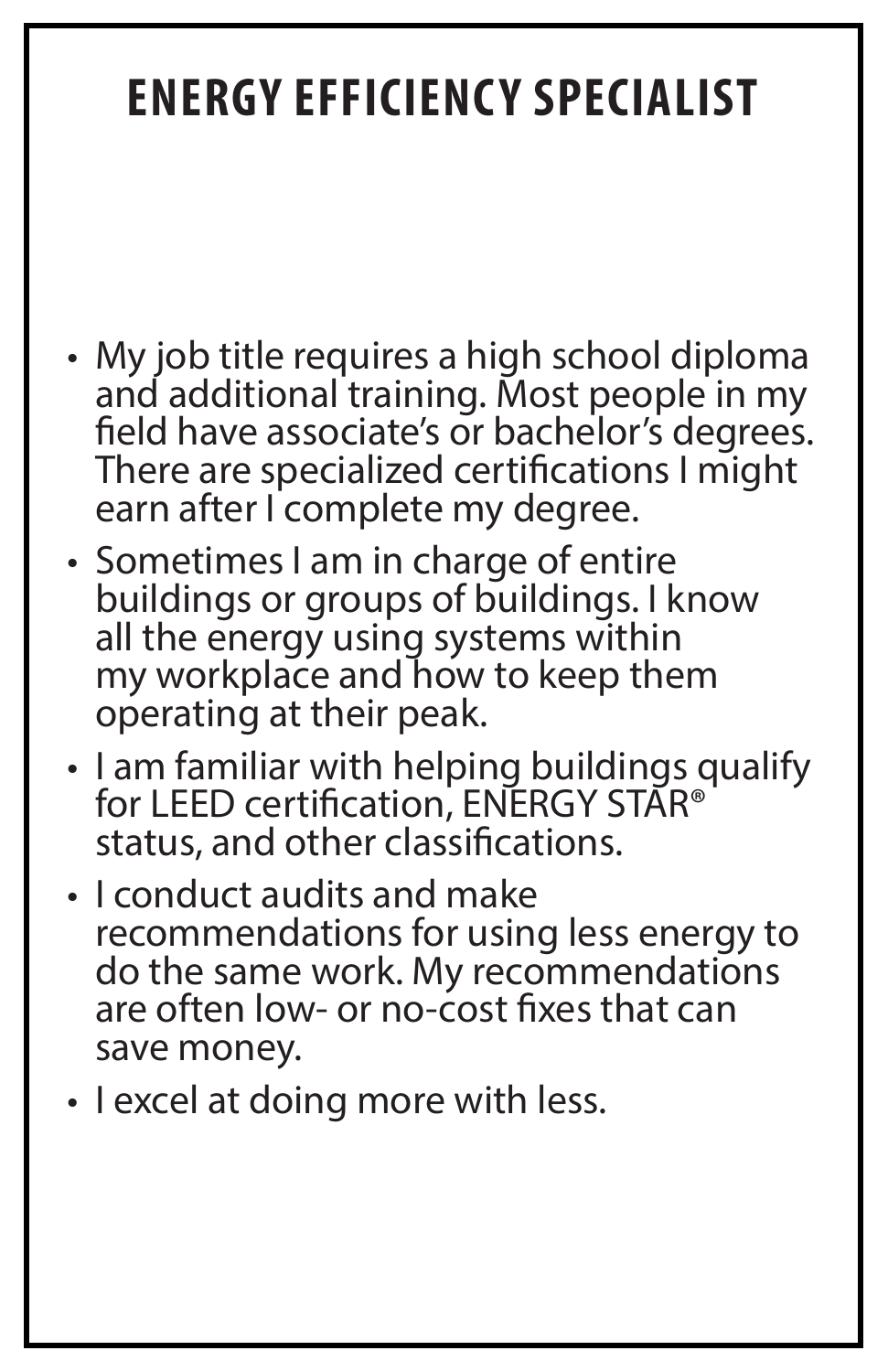## **CHEMIST**

- My job title requires a bachelor's degree and often post-graduate degrees or experience.
- I look for new ways to manufacture substances, or create new substances themselves. Some of the best things to come out of my field are medicines, biofuels, and adhesives.
- Besides protective eyewear and clothing, I need to have a properly ventilated workspace to remain safe.
- In the energy industry, I might be looking for new formulations of petroleum-

based fuels that allow vehicles to operate more efficiently or have fewer polluting emissions.

• I may spend time in the lab, but periodically I like to form a good bond with others.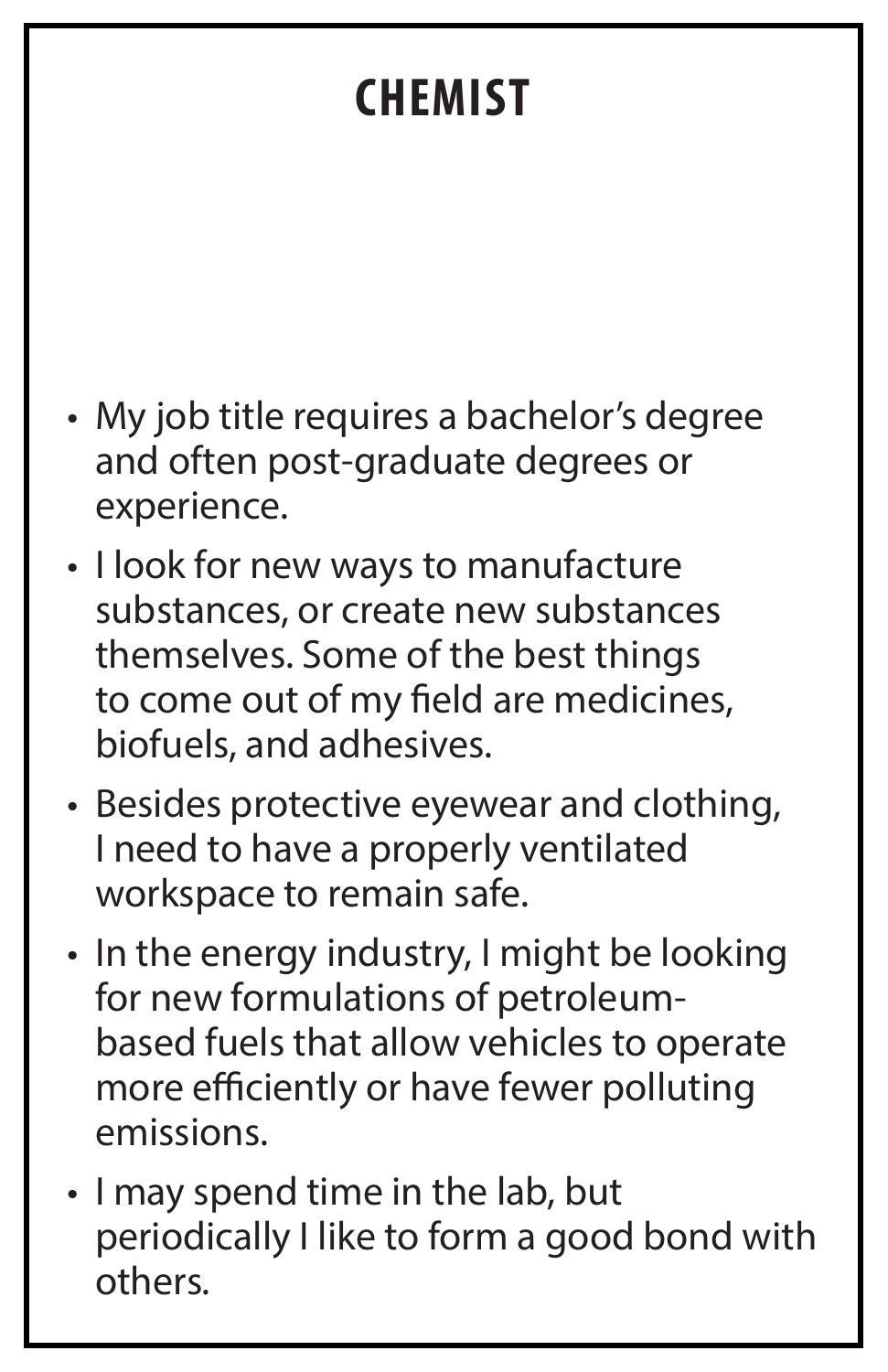## **POWER PLANT OPERATOR**

- My job title requires a high school diploma and on-the-job training such as classroom work and hands-on experiences. I am often required to maintain a license for my position.
- My job requires that I constantly monitor supply and demand and ensure equipment, systems, valves, and sensors are working the way they should be for the current conditions. Saftey is a priority.
- I read gauges, dials, and other controls to monitor my worksite. I need to be able to record and report data accurately.
- I often have to analyze the data I have gathered and make adjustments to keep electricity flowing.
- Lineworkers think they have all the power, but without me they're just stringing cable.